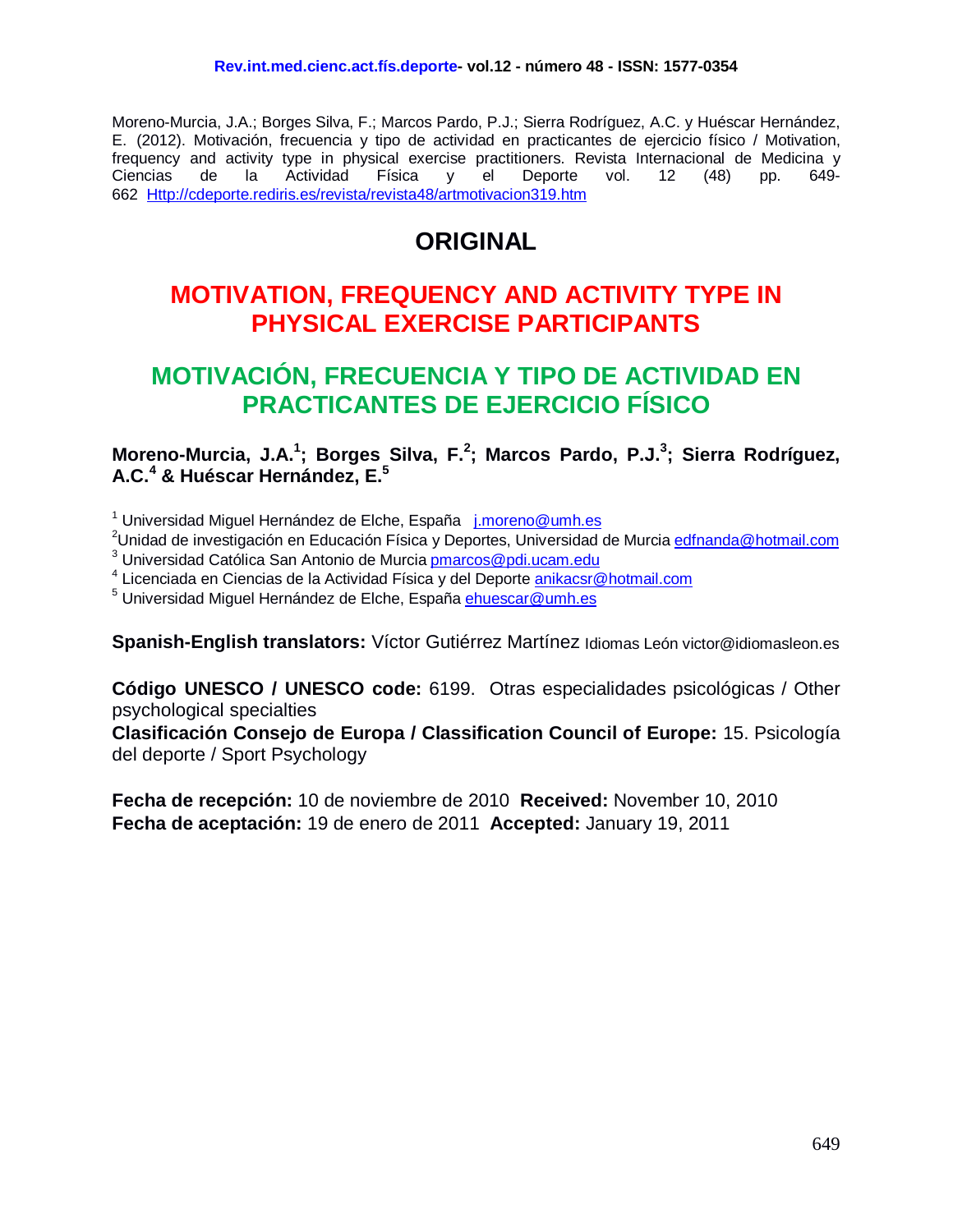### **ABSTRACT**

The aim of this study was to test the relationship between integrative motivation and practice motives in participants of physical exercise according to frequency and type of practice carried out. 358 subjects participated in fitness rooms doing directed exercises and bodybuilding exercises. We measured integrative motivation and practice motives. After descriptive and differential analysis, the data revealed that people who participated in fitness programs were more worried about image and social recognition. Data regarding the frequency of practice revealed that exercise of any type of physical activity or sport in fitness centers, more than three days a week, was positively related to motivation and most practice motives. Results are discussed in relation to the optimization of physical activity and sports programs through the arrangement between the type of exercise and the different motives.

**KEYWORDS:** Integrative motivation; physical activity or sports; practice motives; frequency; type of exercise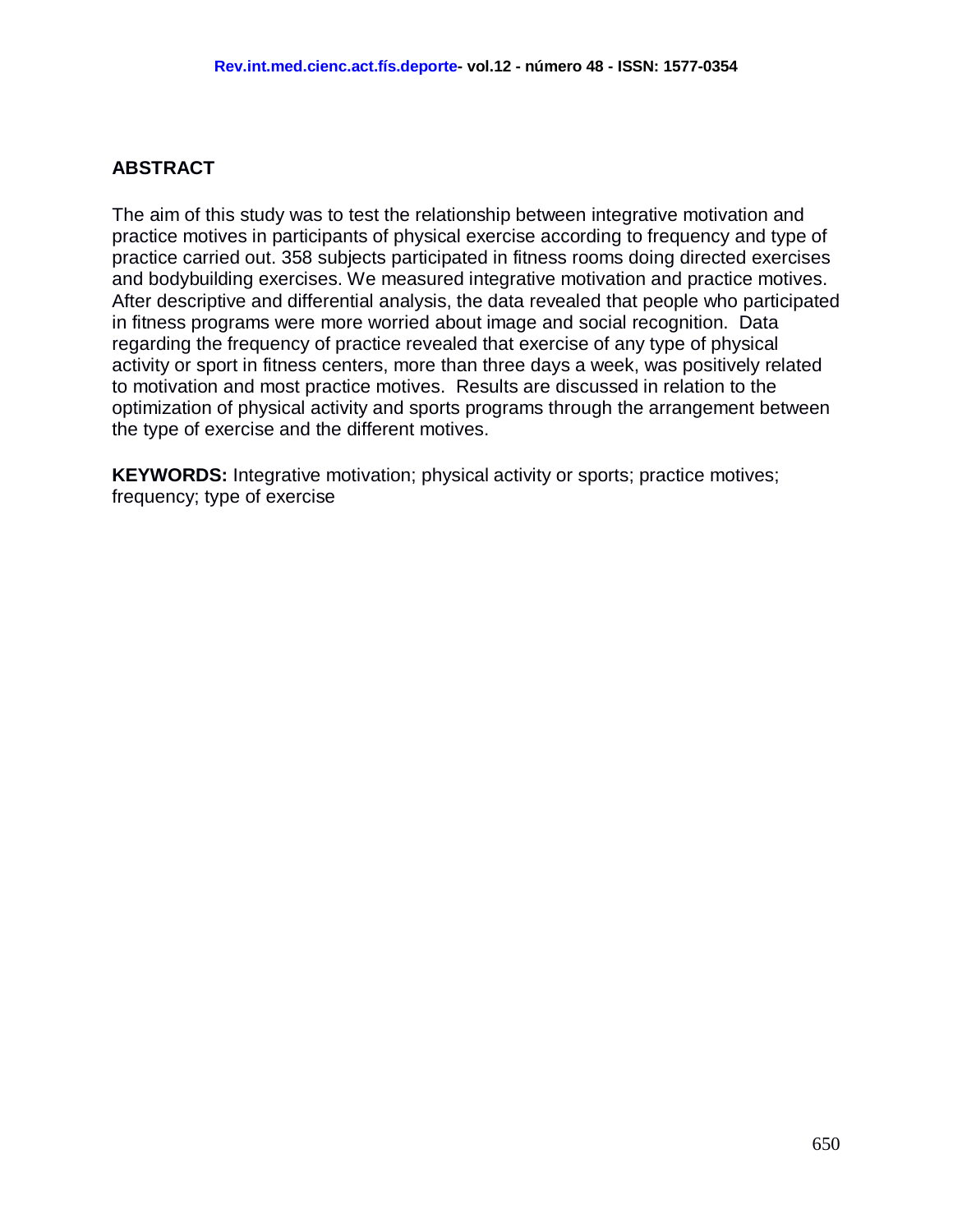#### **RESUMEN**

El objetivo de este estudio fue comprobar la relación existente entre la motivación integrada y los motivos de práctica en practicantes de ejercicio físico según la frecuencia y tipo de práctica realizada. Participaron 358 practicantes de ejercicio físico en salas de fitness (actividades dirigidas y musculación). Se midió la motivación integrada y los motivos de práctica. Tras los análisis descriptivos y diferenciales, los datos revelaron que las personas que participaban en programas de fitness estaban más preocupadas por la imagen y el reconocimiento social. Respecto a la frecuencia de práctica, los datos revelaron que la práctica de algún tipo de actividad físico-deportiva en salas de fitness más de tres días por semana se relacionaba positivamente con la motivación y con la mayoría de los motivos de práctica. Se discuten los resultados en relación a la optimización de los programas de actividades físico-deportivas a partir del ajuste entre el tipo de práctica y los diferentes motivos.

**PALABRAS CLAVE:** motivación integrada; actividad físico-deportiva; motivos de práctica; frecuencia; tipo de práctica.

#### **INTRODUCTION**

In the past five years there has been an incipient increase in the social demand for physical activity driven by a new general awareness regarding health and body worship, according to the latest survey of sports habits among Spanish people by the Superior Sports Board (*Consejo Superior de Deportes,* 2010).

This fact makes it essential to analyze the different aspects that can influence the start or maintenance of physical activity or sports on a regular basis, due to the important benefits which the practice of this activity has proved at both a physical and psychological level (American College of Sports Medicine, 2000) as well as a social one (Taras, 2005). Nevertheless, and despite these benefits, there is still a predominance of inactive people against those physically active (*CSD*, 2010), and it is therefore necessary to examine the variables that could be related to the start or maintenance of physical activity or sports (Miquel, 1998).

The study of motivation aims to understand why people choose a certain behavior and carry it out with particular intensity and persistence. Therefore analyzing motivation could be an important determinant for people's commitment to sports (Iso-Ahola and St. Clair, 2000). From among all the approaches that have addressed the study of motivation in sports, the theory of self-determination has stood out (Deci and Ryan, 1985, 2000; Ryan and Deci, 2000). This theory (Deci and Ryan, 1980, 1985, 1991), considers that motivation is a continuum characterized by different levels of selfdetermination, in such a way that from the lower to higher levels of self-determination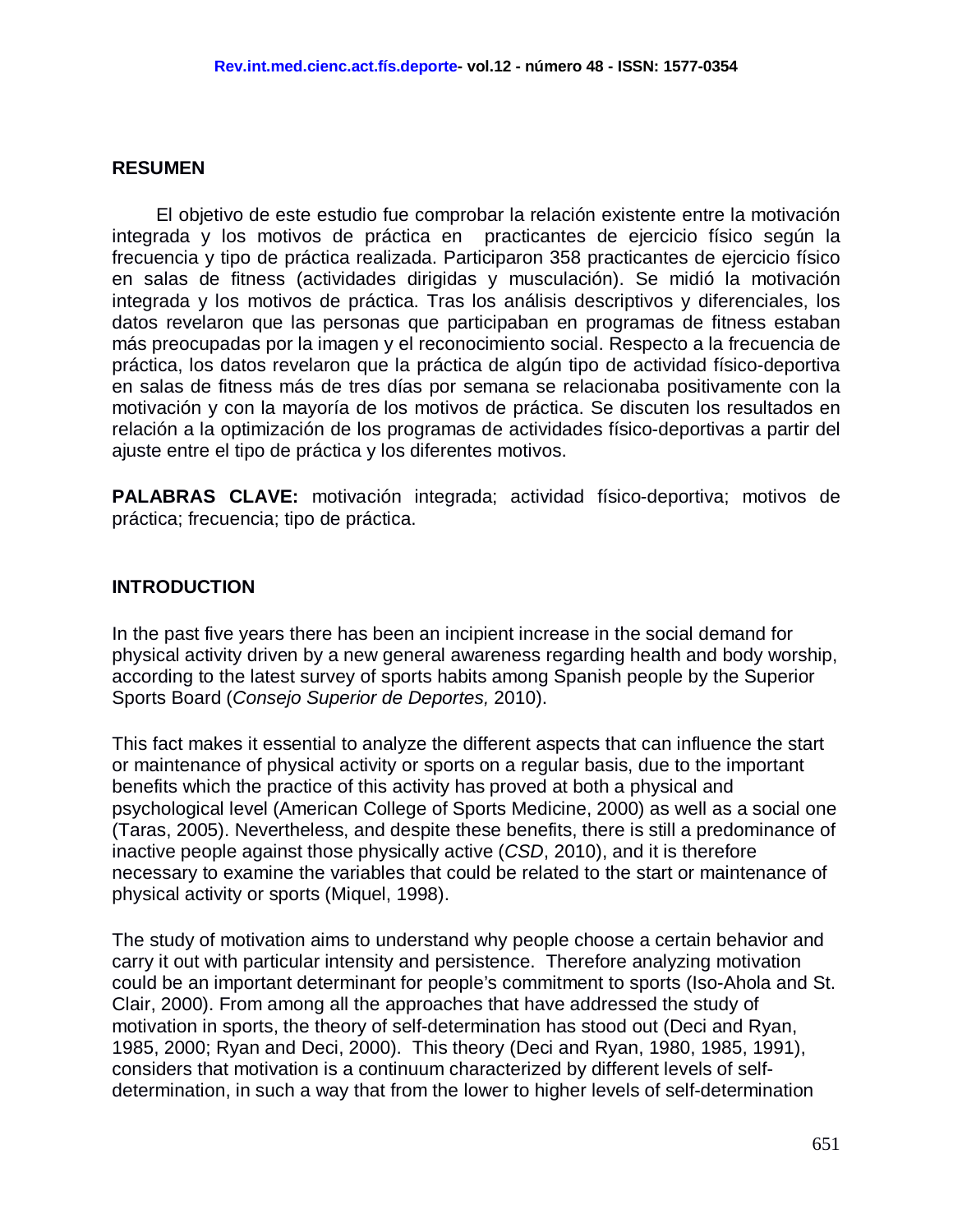would be a lack of motivation, extrinsic motivation and intrinsic motivation (Deci and Ryan, 1985). The theory of extrinsic motivation establishes four levels. The lowest in terms of self-determination is external regulation, in which the person would act because of an outside incentive (Deci and Ryan, 2000), e.g. "I practice sports to prove to my friends how good I am" (the outside reward would be the recognition from others). Following would be introjection, in which the person would act to avoid the feelings of guilt (Ryan and Deci, 2000), it would be a "ought to" or "have to" do something relation (Ntoumanis, 2002; Sarrazin, Vallerand, Guillet, Pelletier and Cury 2002), for example: "I would feel bad if I did not take the time to work out." Higher on the self-determination scale would be the identified regulation, in which the participant identifies with the importance that the activities have for himself, although the practice would continue being instrumental (Deci and Ryan, 2000). A clear example would be "I practice sports because it is healthy." The most self-determined case of extrinsic motivation would be integrative regulation, in which several identifications are assimilated, hierarchically ordered and matched coherently with other values (Ryan and Deci, 2000). An example would be any participant who works out because of health motives. For this reason it has been the dimension that we have used for this study.

Such types of motivation respond to different motives that define the reasons why the person practices sports and sustains their participation in said practice (Hellin, Moreno y Rodriguez, 2004). Within the self-determination theory framework, parallel to the types of motivation, there are also different reasons depending on the extent of selfdetermination (Ryan et al., 1997). In this sense, the motives with the highest degree of self-determination or internalization would be related to enjoyment or health improvement, while on the other extreme there would be motives such as social recognition or the improvement of physical appearance. Regarding the latter, less selfdetermined, we have to acknowledge that in western societies appearance and body image are currently considered an instrument of special importance when interacting with others. Nevertheless, the guidance on health and sports by Spanish people has stood out over the last two decades, highlighting the importance of health in the practice of sports (Castillo and Balaguer, 2001; Garcia Ferrando, 1991, 1996). Thus, Garcia Ferrando (1991) found that 59% of Spaniards identify with the concept of sport for health and 10% with the concept of sport for fun. In the studies in this field these grounds have been related to the different types of motivation laid down by the selfdetermination theory, highlighting positively high relations between health grounds and integrative motivation and positively low relations between appearance grounds, image improvement or social recognition and those types of regulation with a higher selfdetermination value. Said motives have been related in the studies in this field with the different types of motivation established by the theory of self-determination, highlighting positively high relations between health motives and integrative motivation, and positively low relations or an absence between appearance motives, image improvement or social recognition and the types of more self-determined regulation (Ingledew and Markland, 2005).

Moreover, there are other factors that are influencing the participation of people in the practice of physical-sport, such as the type of activity or the frequency (Sicilia, 2002;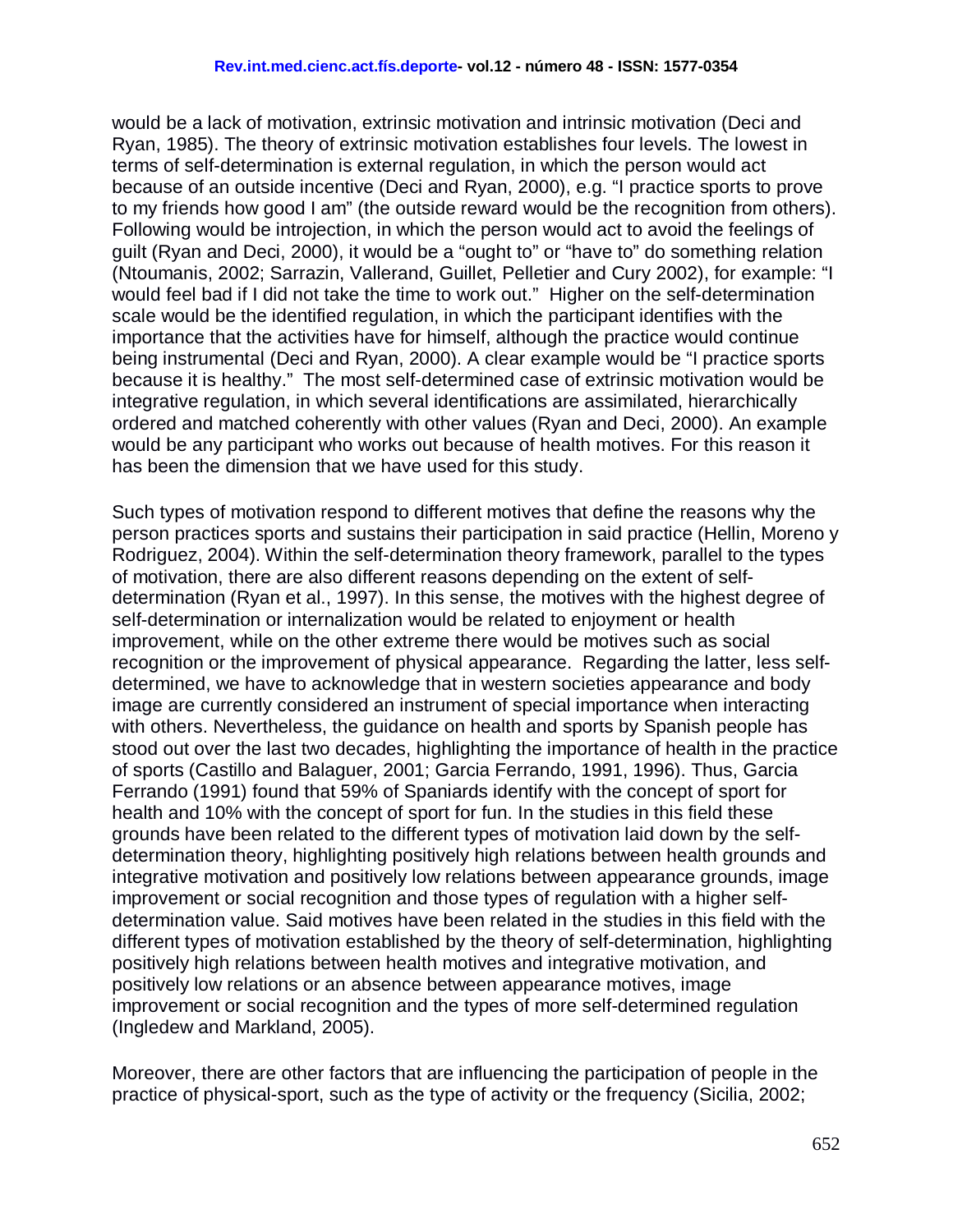Vázquez, 2001). In this sense, a variable to stress because of its positive relation to motivation is the frequency of the practice of sport (Wilson, Rodgers, Fraser and Murray, 2004). Thus, although there are several studies that relate the frequency of practice with the persistence of the person to this same practice (Alexandris, Tsorbatzoudis, and Grouios, 2002; Ryan et al., 1997; Sarrazin et al., 2002; Wilson et al., 2004) there are not as many studies that relate the number of sessions to self-determination. Specifically, it seems that athletes who train more than 3 days a week show a higher self-determined motivation than those who train 2 or 3 days, while the latter reveal a greater egoorientation and lack of motivation (Moreno, Cervelló, and González-Cutre, 2006). Finally, the frequency of the practice of physical-sport also seems to contribute in a positive way to participants' self-esteem and physical self-concept (Bruya, 1977; McGowan, Jarman, and Pedersen, 1974), because the higher the frequency of the practice of physical activity, the better the participant's mental health, decreasing the extent of depression (Kull, 2002). Sallis, Prochaska, and Taylor (2000) found that physical exercise in adolescents between 13 and 18 years old is positively related to body image and competence perception variables.

On the other hand, if we analyze the difference according to the type of sport (individual or team), the studies in this field state that there is a greater ego-orientation and a higher perception of an ego atmosphere in team sports, while there is a greater task orientation and a better self-determined motivation in individual sports (Moreno et al., 2006). In this regard Hanrahan and Biddle (2002) found that participants of athletics would show a higher task orientation and a lower ego orientation those of squash, football and basketball.

In short, the aim was to study the interests and motivations that move adult people to take part in physical-sport activities in fitness centers depending on the type and frequency of practice. Specifically, from the studies mentioned the hypotheses were:

- − Regarding practice motives, we expect to find significant positive associations between the health motives and the rest of the motives, expecting, nevertheless, a lack of relation between those motives and those related to hedonism or social interaction.
- − As for integrative motivation, our hypothesis is that there would be positive relations to frequency of practice but negative ones to body image or social affiliation.
- − Regarding frequency of practice, our standing hypothesis is that there would be positive relations to integrative motivation.
- − Regarding the type of practice, we expect to find positive associations between individual activities and hedonistic motives (image, social recognition) and between team activities and health motives.

# **METHOD**

#### **Participants**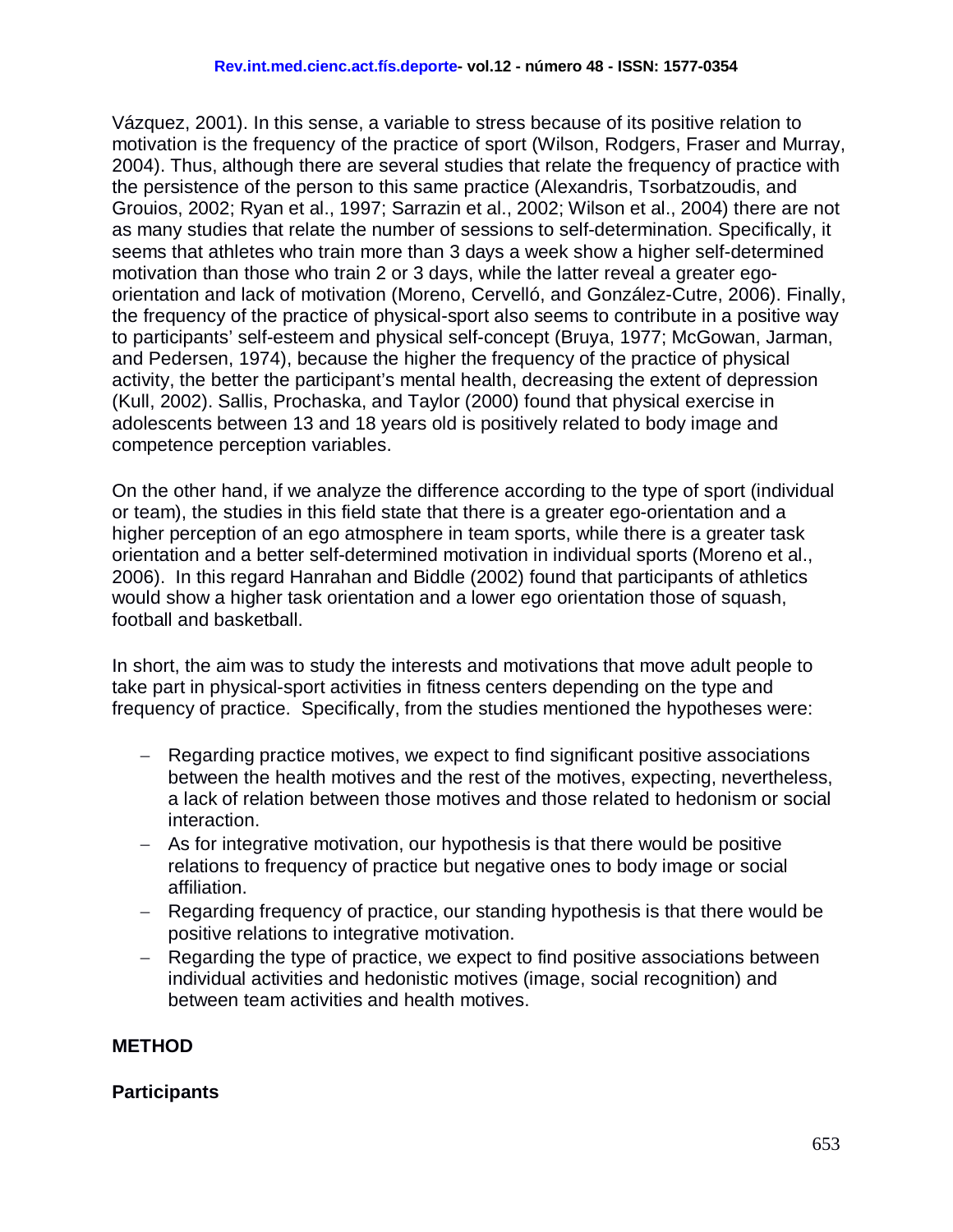The sample was formed by 358 participants of physical exercise with an average age of  $27$  (SD = 6.7), from both individual and team activities in fitness centers (e.g. weighttraining, Pilates, aerobics, swimming, aquatic fitness), belonging to six great sports facilities.

# **Process**

We contacted the heads and trainers of the sports facilities chosen to report our objectives and requested their cooperation. The administration of the questionnaires was carried out under the supervision of the main investigator, to give a short explanation of the study, inform how to complete the instruments and clarify any doubts that might arise during the process. We placed strong emphasis on the anonymity of answers, encouraged honesty and advised reading every item carefully. The time required to fill in the sheets was ten minutes, approximately.

#### **Instruments**

*The goal content for exercise questionnaire.* We used the goal content for the exercise questionnaire (Sebire, Standage and Vansteenkiste, 2008) to measure motives for physical activity. This questionnaire is formed by 20 items which were grouped into five factors (social affiliation, appearance, health, social recognition and ability development). Every item would be introduced by "I work out…" The responses assessment was made according to the Likert rating scale criteria, a 7-point scale system in which 1 would be "absolutely false for me," and 7 would be "absolutely true for me." The Cronbach alpha coefficient that we obtained was .82 for affiliation, .78 for image, .70 for health, .86 for social recognition and .78 for ability development.

*Integrative regulation.* We used the integrative regulation factor from The Behavioral Regulation in Exercise Questionnaire (BREQ-3) by Wilson, Rodger, Loitz and Scime (2006). The integrative regulation factor is formed by four items ("because it fits with my lifestyle;" "because I believe that physical exercise is a part of me;" "because I understand physical exercise as an essential part of what I am;" "because I believe that physical exercise fits with my personal values."). The dimension was headed by the sentence "I work out…" The responses were marked according to the Likert rating scale criteria from 0 (absolutely false) to 4 (absolutely true). The internal consistence revealed a Cronbach Alpha coefficient of .89.

# **Data Analysis**

First of all, we carried out the statistical descriptions and bivariate correlations among all the factors. Then we carried out the analysis of variance to know the differences between the practice motives and integrative motivation due to frequency of practice (1 or 2 days, 3 days or over 3 days) and the type of practice (collective classes, aquatic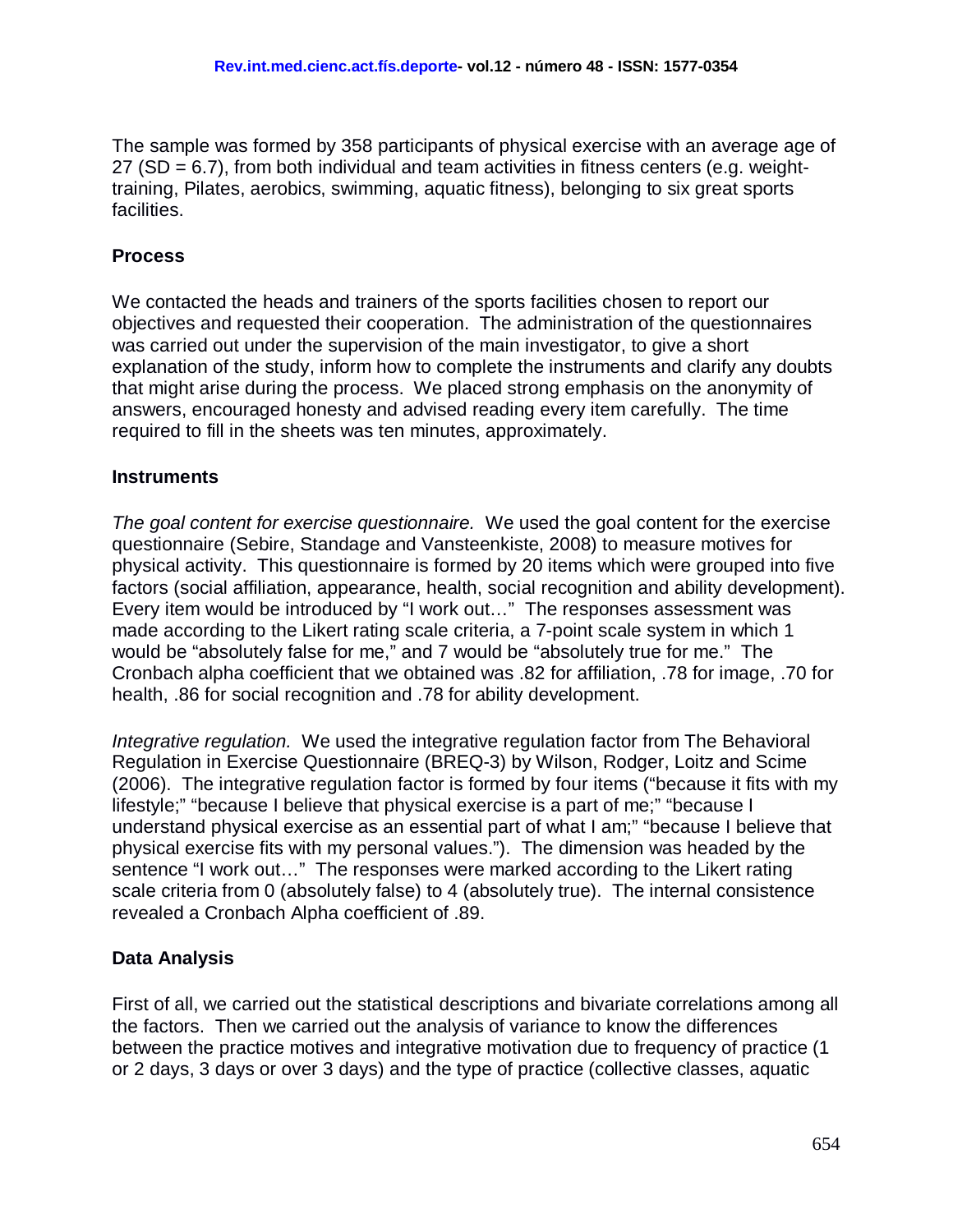activities or body-building). For the data analysis we used the statistical package SPSS 18.0.

# **RESULTS**

#### *Descriptive and correlation analysis*

In this section we show the statistical descriptions and correlations obtained between the studied variables (Table 1). The integrative motivation showed an average value of 4.02. The data revealed a greater mark for the health motive, followed by "ability development motive," "appearance improvement" and "social affiliation." In the correlation analysis we noticed that all the factors relate to each other in a positive and significant way, except for the integrative motivation which did not reveal any relation to the appearance motive. On the other hand, the social recognition motive did not relate to the health motive either. Nevertheless, due to the low values obtained from the correlations, the interpretation of the results must be done with a certain degree of prudence.

|                              | M    | DT   | П   | 1              | 2                        | 3        | 4        | 5       | 6       |
|------------------------------|------|------|-----|----------------|--------------------------|----------|----------|---------|---------|
| 1. Integrative<br>Motivation | 4.02 | .91  | .89 | $\blacksquare$ | $.25**$                  | $-24$    | $.27**$  | $.14**$ | $.37**$ |
| 2. Social<br>Affiliation     | 3.09 | 1.25 | .82 |                | $\overline{\phantom{a}}$ | $.24***$ | $.14***$ | $.50**$ | $.37**$ |
| 3.<br>Appearance             | 4.48 | 1.17 | .78 | ۰              |                          | ٠        | $.22**$  | $.43**$ | $.19**$ |
| 4. Health                    | 5.78 | .86  | .70 | ٠              |                          |          |          | .06     | $.44**$ |
| 5. Social<br>Recognition     | 2.49 | 1.21 | .86 | ۰              |                          |          |          | ٠       | $.24**$ |
| 6. Ability<br>Development    | 4.58 | 1.18 | .78 | ٠              |                          | ۰        |          | ٠       | ۰       |
| ** $p < .05$                 |      |      |     |                |                          |          |          |         |         |

**Table 1.** Correlation Analysis of all the variables.

#### *Analysis of variance depending on the frequency of practice*

The frequency of physical activity of the participants was input as an independent variable, and the examined variables as dependent ones. Table 2 shows the results found in the analysis of variance (ANOVA) for which we split the sample in three groups: those who practice one or two days a week, three days a week, or more than three days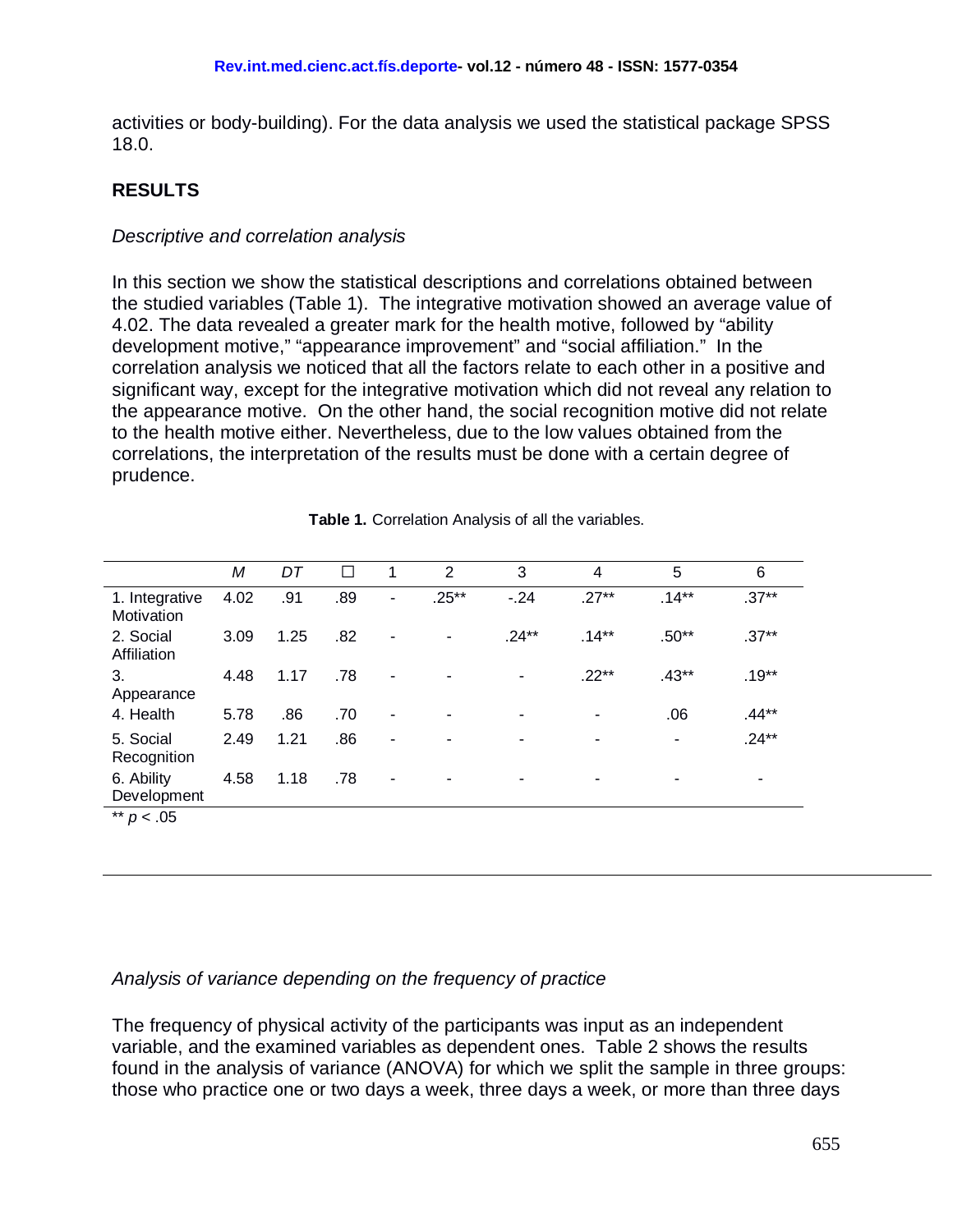a week. The multiple comparisons revealed significant differences for the integrative motivation factors (*F =* 7.59, *p* < .05), image (*F =* 8.38, *p* < .05), social affiliation (*F =*  4.30, *p* < .05), and social recognition (*F* = 3.74, *p* < .05). After an analysis *a posteriori*  (Turkey's test) we find that these significant differences were favorable to those who practiced more than three days a week against those who worked out three days a week or the ones who trained one or two days a week with regards to integrative motivation factor, as well as the social affiliation motive, the appearance motive and the social recognition motive. We did not notice any significant differences in health and ability development factors.

| Table 2. Anova depending on frequency of the practice of physical activity |      |                                                   |      |                              |      |      |      |      |  |  |
|----------------------------------------------------------------------------|------|---------------------------------------------------|------|------------------------------|------|------|------|------|--|--|
|                                                                            |      | 1 o 2 días<br>3 días<br>$(n = 45)$<br>$(n = 131)$ |      | $+$ de 3 días<br>$(n = 182)$ |      |      |      |      |  |  |
|                                                                            | M    | DT                                                | М    | DT                           | М    | DT   | F    | p    |  |  |
| Integrative<br>Motivation                                                  | 3.76 | .99                                               | 3.96 | .92                          | 4.14 | .85  | 7.59 | .001 |  |  |
| Social<br>Affiliation                                                      | 3.03 | 1.42                                              | 2.91 | 1.22                         | 3.23 | 1.21 | 4.30 | .014 |  |  |
| Appearance                                                                 | 4.11 | 1.35                                              | 4.40 | 1.18                         | 4.63 | 1.07 | 8.38 | .000 |  |  |
| Health                                                                     | 5.80 | .84                                               | 5.73 | .85                          | 5.81 | .87  | .51  | .599 |  |  |
| Social<br>Recognition                                                      | 2.35 | 1.21                                              | 2.36 | 1.17                         | 2.62 | 1.23 | 3.74 | .024 |  |  |
| Ability<br>Development                                                     | 4.50 | 1.24                                              | 4.52 | 1.12                         | 4.64 | 1.20 | .81  | .001 |  |  |

# *Analysis of variance depending on type of sport practiced*

Due to the practice of physical activity and sport, (collective classes, aquatic activities or body-building) we found significant differences for the appearance factor (*F* = 13.76, *p*  < .05) social recognition (*F* = 13.29, *p* < .05), and social affiliation (*F =* 4.27, *p* < .05). After the *a posteriori* test (Turkey's test), these significant differences for the appearance motive and the social recognition motive were favorable to those who practiced bodybuilding against the participants of collective classes or those who practiced aquatic activities. As for the social affiliation motive, we noticed significant differences in favor of bodybuilding participants as against the participants of collective classes. We did not find any significant differences in integrative motivation, health or ability improvement factors.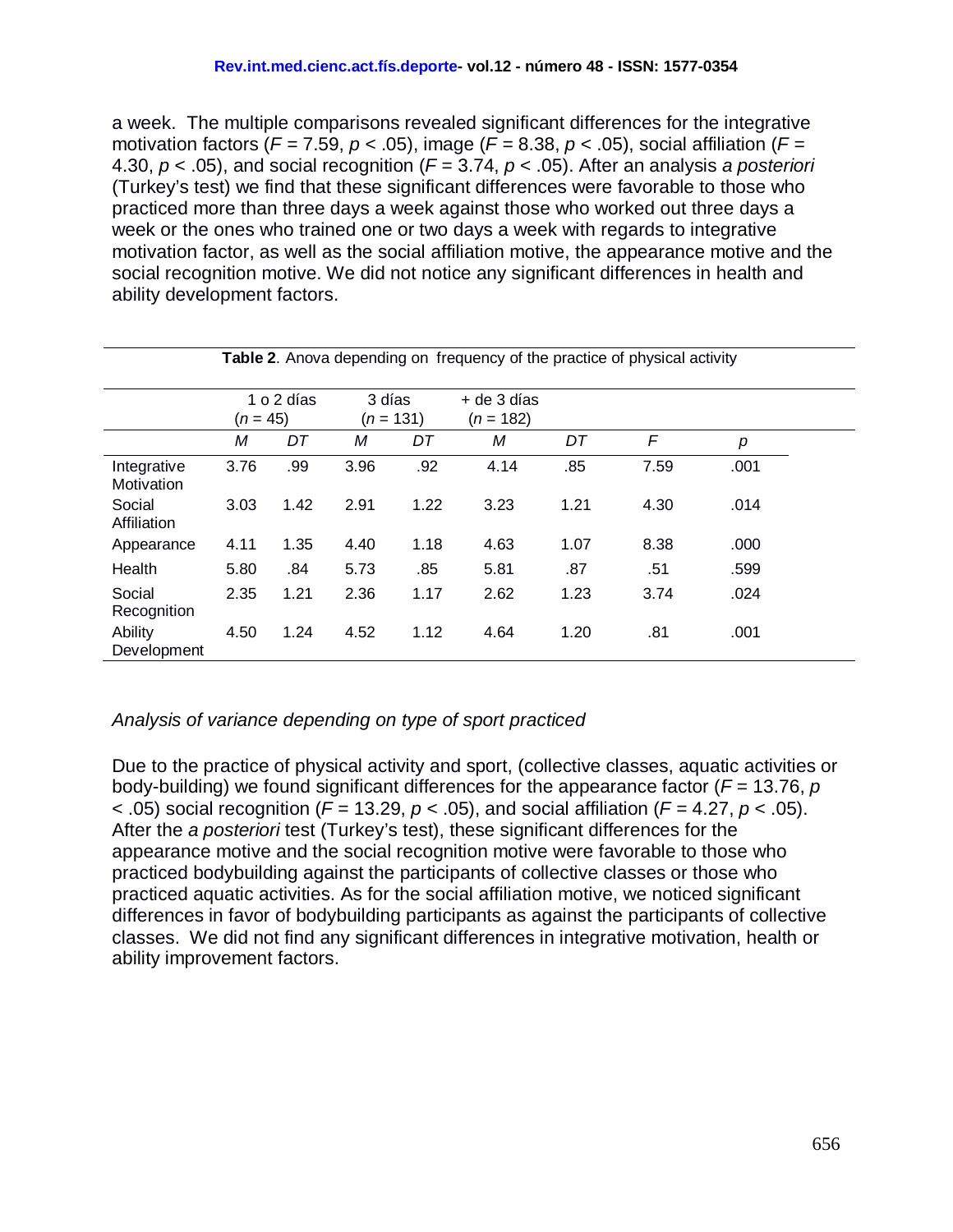|                           | Collec<br>tive<br>$(n=$ | Aquatic<br>Activ.<br>$n = 135$ | Bodybuilding<br>$(n = 114)$ |      |      |      |       |                  |
|---------------------------|-------------------------|--------------------------------|-----------------------------|------|------|------|-------|------------------|
|                           | 109)                    |                                |                             |      |      |      |       |                  |
|                           | M                       | DT                             | M                           | DT   | Μ    | DT   | F     | $\boldsymbol{p}$ |
| Integrative<br>Motivation | 3.94                    | .95                            | 4.07                        | .89  | 4.03 | .90  | .97   | .379             |
| Social<br>Affiliation     | 2.87                    | 1.17                           | 3.15                        | 1.34 | 3.22 | 1.21 | 4.27  | .014             |
| Appearance                | 4.37                    | 1.09                           | 4.25                        | 1.23 | 4.80 | 1.09 | 13.76 | .000             |
| Health                    | 5.71                    | .88                            | 5.86                        | .83  | 5.75 | .87  | 1.76  | .172             |
| Social<br>Recognition     | 2.20                    | 1.13                           | 2.42                        | 1.14 | 2.81 | 1.29 | 13.29 | .000             |
| Ability<br>Development    | 4.41                    | 1.17                           | 4.68                        | 1.20 | 4.61 | 1.16 | 2.74  | .065             |

**Table 3.** Anova depending on type of the practice of physical activity.

### **DISCUSSION**

For the moment, most of the studies on relations between people's motivation for the practice of physical activity and sport and the different socio-demographic variables are focused on educational contexts or competitive sport scenarios, with less work focused on non-competitive environments, like the programs carried out in fitness and aquatic centers, in high demand nowadays. According to García Ferrando (2006), new postmodern society values boost new forms of practicing and living sports, putting much stress on recreational behaviors and on the pursuit of new experiences beyond traditional federated sports which are only directed to discipline preparatory training to regulated sports competition. In this sense, the most recent survey published by the Consejo Superior de Deportes (CSD, 2010) points out that the profile of the practice of sports in Spain nowadays reveals a decreased institutionalization, and it is carried out for non-competitive purposes on the whole. This results from the fact that 75% of people who work out do it regardless of any sports center or institution. Concerned about this need as we are, our studies prove the relation between integrative motivation and practice of physical exercise and sports motives according to frequency and type of activity for adult participants of physical exercise of a non-competitive nature.

The results from the descriptive analysis have revealed that according to the participants, the health motive is a very important one to the practice of physical exercise, corroborating those discoveries found in previous research (Castillo and Balaguer, 2001; García Ferrando, 2006; Navarro et al., 2008; Moreno, Cervelló, Borges and Conte, 2009). However, the high marks obtained from the ability development motive and the appearance improvement motive should be highlighted as well. These marks probably reflect the new postmodern societal values in a case of good physical condition (García Ferrando, 2006).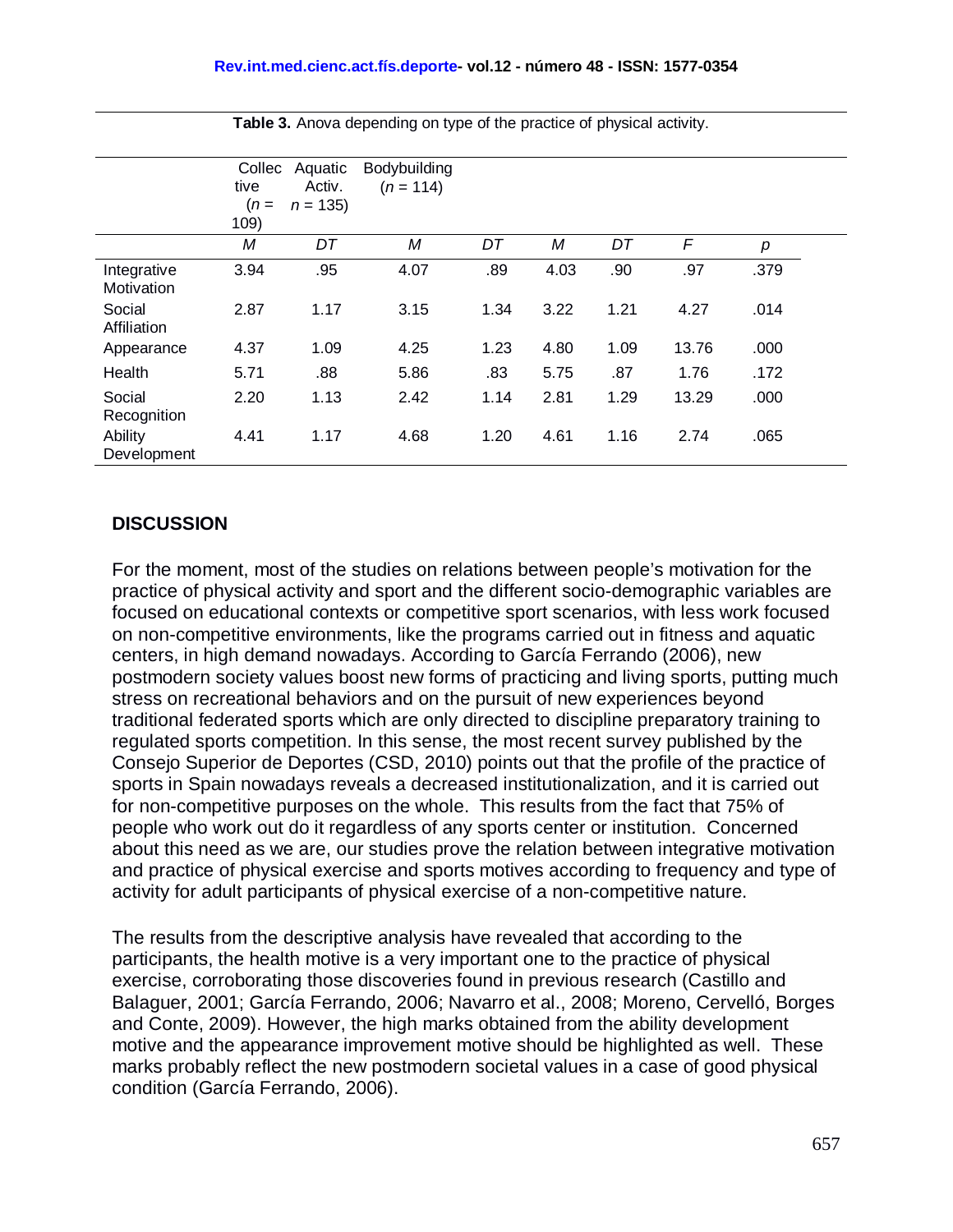Regarding integrative motivation, the results revealed significant and positive relations between "integrative motivation" and health improvement , social affiliation and ability development motives. There is no connection between integrative motivation and physical appearance improvement. These results coincide with the work done by Ingledew and Mackland (2005), who found that fitness/health motives relate positively to the highest self-determination displays in extrinsic motivation. Likewise, the data from such work also revealed that social motives relate in a positive way to the highest selfdetermined motivation displays, there being, as well as for the health motive, no relation to external regulation. With regard to image or physical appearance motives, in line with our data, Ingledew and Mackland (2005) found low and positive relations to identified motivation and no connection with intrinsic motivation, so we could state that the image motive would be the lowest in the self-determination scale (Ryan et al., 19979). This is perhaps because people whose motivation to the practice of physical activity and sport only depends on the improvement of their appearance and are influenced by an outside reward which consists of positive and noticeable changes in their bodies due to the canon of ideal beauty.

Regarding frequency of practice, on the whole, due to our results, those participants who worked out more than three days a week are the ones who got the highest scores on every practice motive scale. Moreover, our data reveals that those people who practice any type of physical activity or sport more than three days a week, have greater integrative motivation and get higher scores on the scales for improvement of appearance, social affiliation and social recognition motives. The result contributes to the previous research which related the highest self-determination motives to intrinsic motivation (e.g. Ryan et al., 1997). It states that if those people whose practice relies on lower self-determination motives are still persistent by continuing to work out (more than three days a week), the promotion of such habit may be useful for them, therefore increasing their integrative motivation levels and developing a greater will to practice (Matsumoto and Takenaka, 2004; Moreno, Cervelló and González-Cutre, 2007; Wand and Biddle, 2001).

On that note, in line with new postmodern societal values pointed out by García Ferrando (2006), our data highlights that although the traditional health motive was the most valued by the participants, it seems that the most common motives nowadays among those who practice physical activities or sports on a regular basis are actually appearance, social affiliation and social recognition motives. In this sense, Delgado and Tercedor (2002) point that even though a subject admitted the importance of practicing physical activities, it would not mean that he will carry such practice out.

The data now has been supplemented on our research by that obtained regarding the type of practice, because our data reveals that people who practice bodybuilding would be more worried about their appearance, social recognition and social affiliation. According to this, we could think that the hedonist nature and the need for persistence which such activity requires are actually promoted by an individual need for approval or social recognition.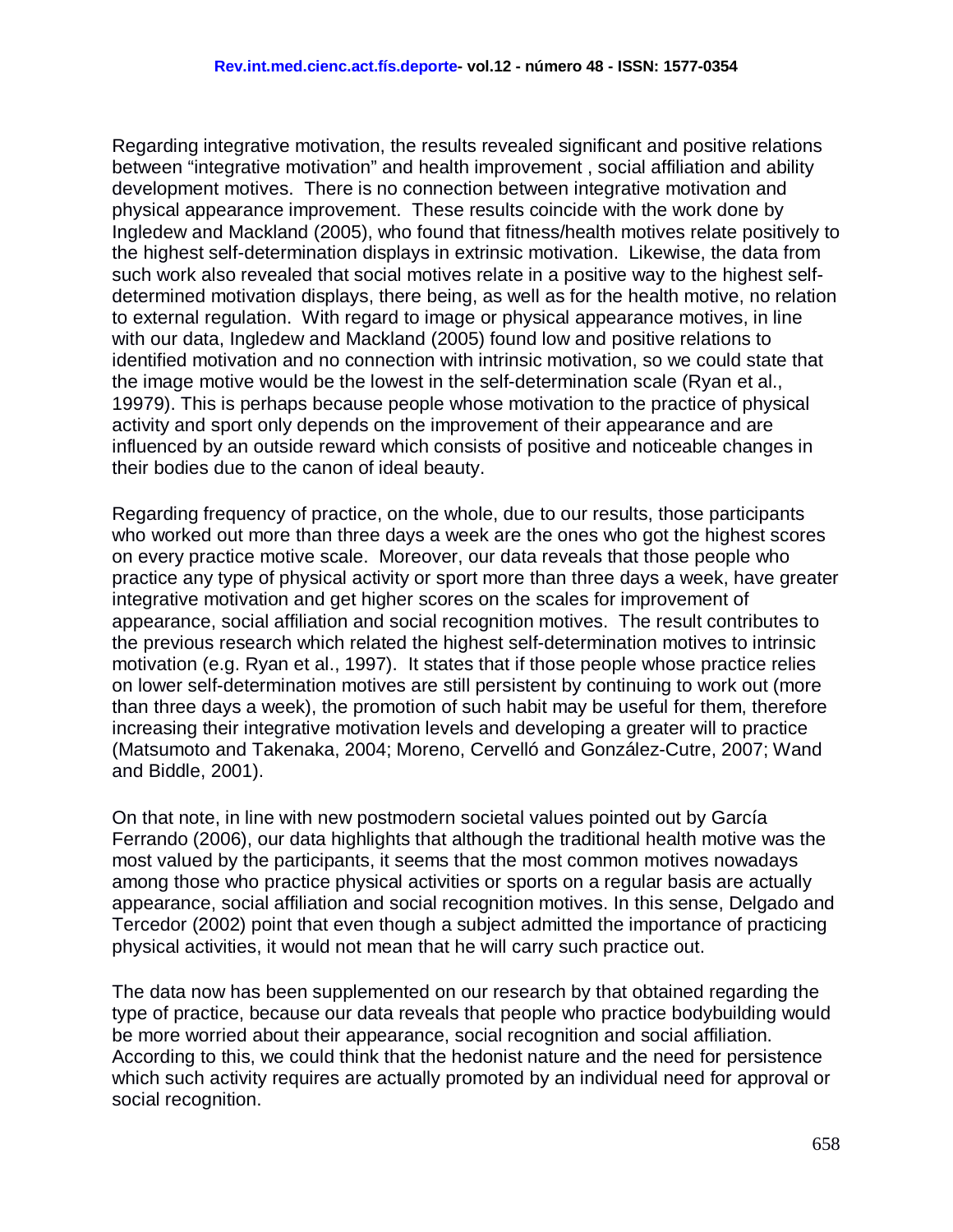On the other hand, as far as integrative motivation, improvement of health and ability development are concerned, our research has not revealed significant differences among body-building, instructor-led classes or aquatic activities participants, as presented in the fourth hypothesis. It is likely that the recent motives may be related to other types of physical activities or sports which have not been included in this research, for instance gymnastics, martial arts or foot racing (García Ferrando, 2006)

Lastly, it is important to point out that this research confirms all other aspects considered under the initial hypothesis. We think it is also important to point out a certain number of limitations which suggest that all these findings are interpreted with caution. For instance, it would be interesting if future studies corroborate the results we have obtained using larger samples, including the study of different motivational features (Wang and Biddle, 2001), and particularly accounting for a greater number of socio-demographic variables which this research considers influential when it comes to practicing physical activities and sports such as the age of the participants, gender or physical exercise in the family environment (Hassandra, Goudas and Chroni, 2003; Moreno et al., 2006). Therefore, in the context of the limited studies that analyze integrative motivation and practice motives depending on type and frequency, this research is a first approximation of these aspects within the self-determination theory framework.

In short, this study reiterates the importance of increasing integrative motivation for the participant to achieve a greater commitment through practice. These results could help to optimize the results in physical activities and sports planning in order to get a greater will to practice physical activity.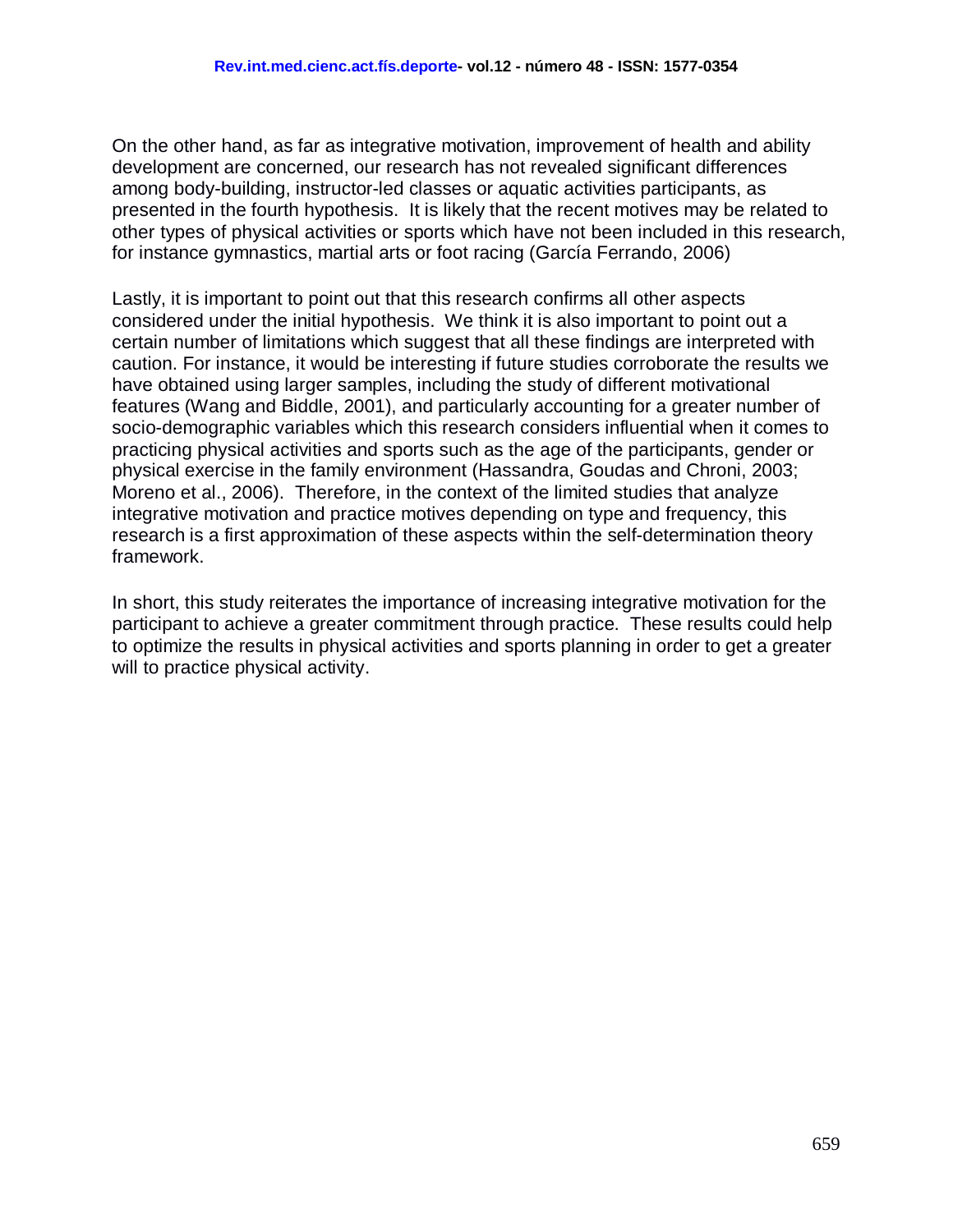#### **REFERENCES**

- Alexandris, K., Tsorbatzoudis, C., y Grouios, G. (2002). Perceived con-straints on recreational sport participation: Investigating their relation-ship with intrinsic motivation, extrinsic motivation and amotivation. *Journal of Leisure Research, 34,*  233-252.
- Bruya, L. D. (1977). Effect of selected movement skills on positive self-concept. *Perceptual and Motor Skills*, *45*, 252-254.
- Casimiro, A. J. (1999). *Comparación, evolución y relación de hábitos saludables y nivel de condición física-salud en escolares, desde final de primaria (12 años) hasta final de secundaria obligatoria (16 años).* Tesis doctoral. Universidad de Granada.
- Castillo, I., y Balaguer, I. (2001). Dimensiones de los motivos de práctica deportiva de los adolescentes valencianos escolarizados. *Apunts: Educación Física y Deportes, 63*, 22-29.
- Consejo Superior de Deportes (2010). *Encuesta sobre los hábitos deportivos en España 2010.* Madrid: Presidencia del Gobierno.
- Deci, E. L. (1975). *Intrinsic motivation.* New York: Plenum.
- Deci, E .L., y Ryan, R. M. (1980). The empirical exploration of intrinsic motivational processes. En L. Berkowitz (Ed.), *Advances in experimental social psychology*  (Vol 13., pp. 39-80). New York: Academic Press.
- Deci, E. L., y Ryan, R. M. (1985). *Intrinsic motivation and self-determination in human behavior.* New York: Plenum.
- Deci, E. L., y Ryan, R. M. (1991). A motivational approach to self: Integration in personality. En R. Dienstbier (Ed.), *Nebraska symposium on motivation: Vol. 38. Perspectives on motivation* (pp. 237-288). Lincoln, NE: University of Nebraska Press.
- Deci, E. L., y Ryan, R. M. (2000). The "what" and "why" of goal pursuits: Human needs and the self-determination of behaviour. *Psychological Inquiry, 11,* 227-268.
- Delgado, M., y Tercedor, P. (2002*). Estrategias de intervención en Educación para la salud desde la Educación Física*. Barcelona: Inde.
- Devís, J., Peiró, C., Pérez, V., Ballester, E., Devís, F. J., Gomar, M. J., y Sánchez, R. (2000). *Actividad física, deporte y salud.* Barcelona: Inde.
- García Ferrando, M. (1991). *Los españoles y el deporte (1980-1990). Un análisis sociológico.* Madrid: C. S. D. y Ministerio de Educación y Ciencia.
- García Ferrando, M. (1996). *Los hábitos deportivos de los estudiantes españoles.* Documento sin publicar. Madrid: M. E. C.
- García Ferrando, M. (2005). *Encuesta sobre hábitos deportivos de los españoles*. Madrid: CIS.
- García Ferrando, M. (2006). *Posmodernidad y deporte: Entre la individualización y la masificación. Encuesta sobre hábitos deportivos de los españoles 2005*. Madrid: CSD y CIS.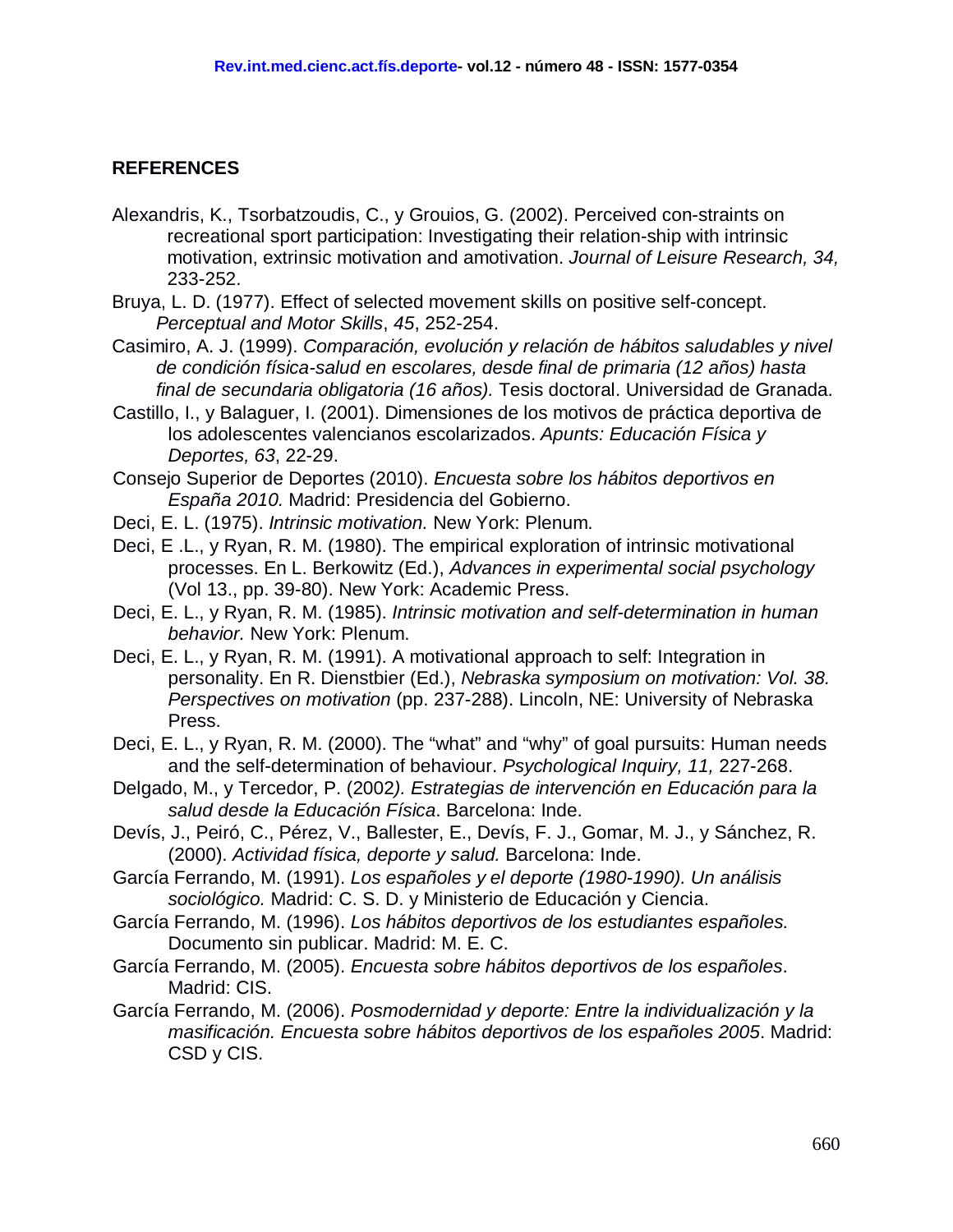- Hanrahan, S. J., y Biddle, S. J. H. (2002). Measurement of achievement orientations: Psychometric measures, gender, and sport differences. *European Journal of Sport Science, 2(5),* 1-12.
- Hassandra, M., Goudas, M., y Chroni, S. (2003). Examining factors associ-ated with intrinsic motivation in physical education: a qualitative ap-proach. *Psychology of Sport and Exercise, 4,* 211-223.
- Hellín, P., Moreno, J. A., y Rodríguez, P. L. (2004). Motivos de práctica físico-deportiva en la Región de Murcia. *Cuadernos de Psicología del Deporte, 4*(1-2), 101-116.
- Ingledew, D. K., y Markland, D. (2005). *Behavioural regulation of exercise: Effects of personality traits and participation motives*. Ponencia presentada en el Annual meeting of the European Health Psychology Society, Galway, Eire.
- Iso-Ahola, S. E., y St.Clair, B. (2000). Toward a theory of exercise motivation. *Quest, 52,*  131-147.
- Kilpatrick, M., Hebert, E., y Jacobsen, D. (2002). Physical activity motivation. A practitioner's guide to self-determination theory. *Journal of Physical Education, Recreation and Dance, 74*(4), 36-41.
- Kull, M. (2002). The relationships between physical activity, health status and psychological well-being of fertilityaged women. *Scandinavian Journal of Medicine & Science in Sport, 12,* 241-247*.*
- Matsumoto, H., y Takenaka, K. (2004). Motivational profiles and stages of exercise behavior change. *International Journal of Sport and Health Science, 2,* 89-96.
- McGowan, R. W., Jarman, B. O. y Pedersen, D. M. (1974). Effects of a competitive endurancetraining program on selfconcept and peer approval. *Journal of Sport Psychology, 86,* 57-60.
- Mendoza, R. (2000). Diferencias de género en los estilos de vida de los adolescentes españoles: implicaciones para la promoción de la salud y para el fomento de la actividad físico-deportiva*. Actas del II Congreso Internacional de Educación Física* (pp. 309-.312). Cádiz: FETE-UGT.
- Miquel Salgado-Araujo, J. L. (1998). Revisión de la literatura actual sobre la continuidad del cambio de conducta en relación a la actividad física. *Apunts. Educación Física y Deportes, 54*, 66-77.
- Moreno, J. A., Cervelló, E., Borges, F., y Conte, L. (2009). O interesse pela opiniao do praticante de exercício físico como papel importante na prediçao do motivo fitness/saúde. *Fitness & Performance Journal, 8(*4), 247-253.
- Moreno, J. A., Cervelló, E., y González-Cutre, D. (2006). Motivación autodeterminada y flujo disposicional. *Anales de Psicología, 22*(2), 310-317.
- Moreno, J. A., Cervelló, E., y González-Cutre, D. (2007). Young athletes' motivational profiles. *Journal of Sports Science and Medicine, 6,* 172-179.
- Navarro, N., González-Cutre, D., Marcos, P. J., Borges, F., Hernández, A., Vera, J. A., y Moreno, J. A. (2008). Perfiles motivacionales en la actividad física saludable: un estudio desde la perspectiva de la teoría de la autodeterminación. En *Actas del XI Congreso Nacional, XI Andaluz y III Iberoamericano de Psicología de la Actividad Física y del Deporte*. Sevilla: Universidad Pablo de Olavide.
- Ntoumanis, N. (2002). Motivational clusters in a sample of British physical education classes. *Psychology of Sport and Exercise, 3,* 177-194.